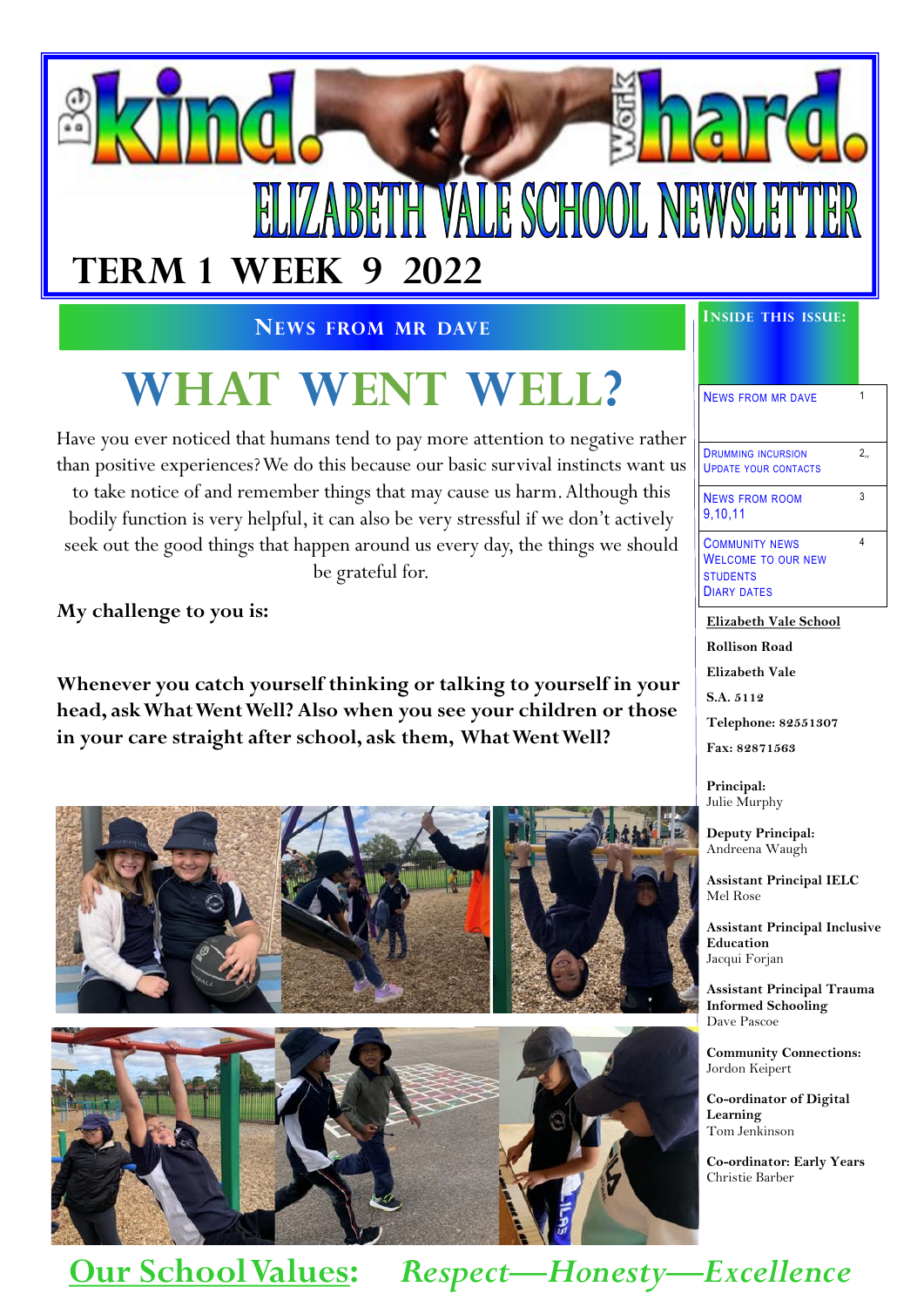## PAGE 2 **DRUMMING INCURSION**



# **HELP US TO HELP YOU**

Update ….. Update ….. Update…..

If you have changed your address, home phone number or mobile number or would like to update any emergency contacts please contact the School's front office on 82551307, this makes it so much easier to contact you if we need to.

**All Year 6 students**, please make sure we have your family email address, this makes it easier for the High School transition process. This can be given to the Front Office staff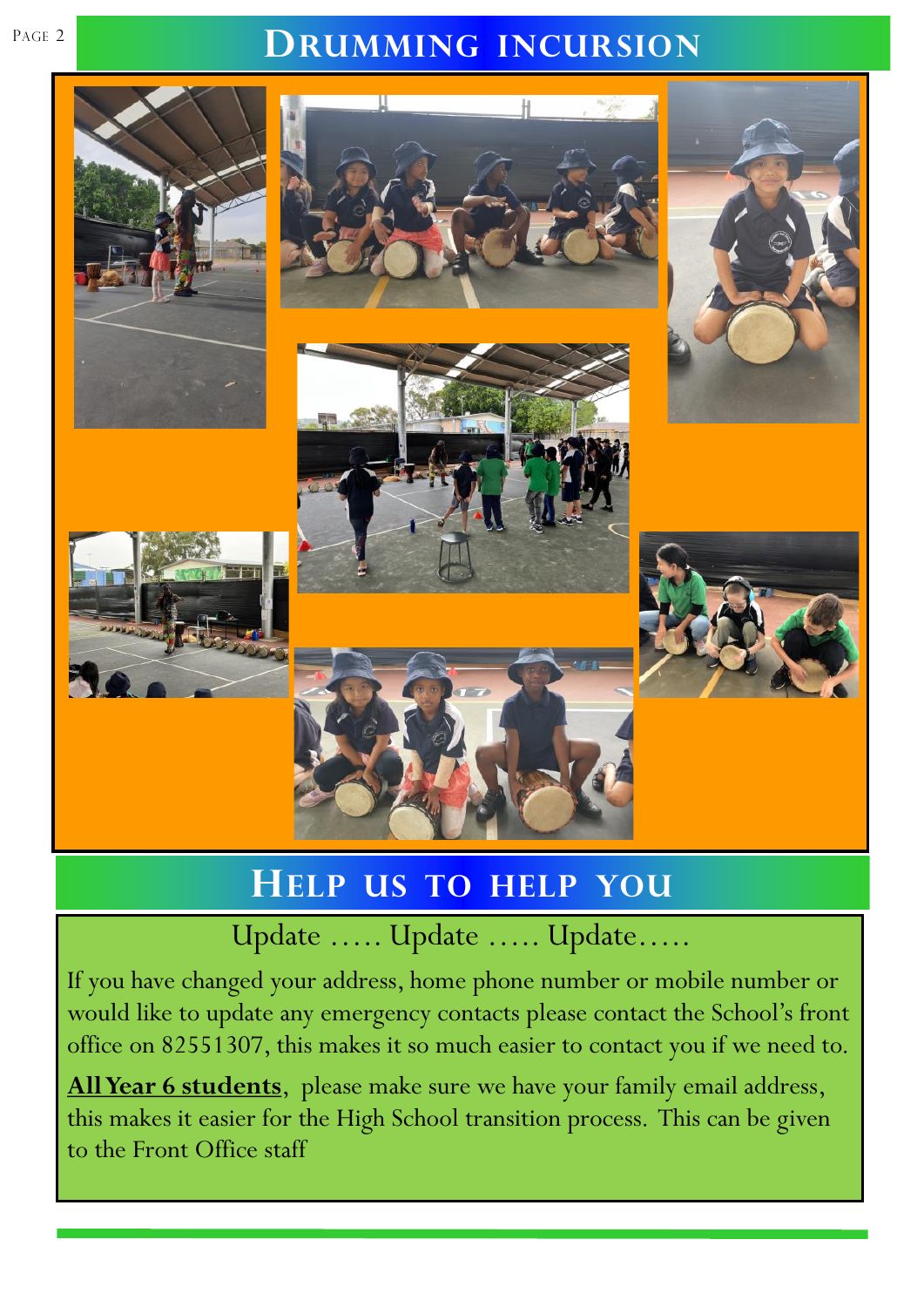# **NEWS FROM ROOMS 9,10,11** PAGE 3

In week 9 we celebrated Harmony week. We learnt that everyone belongs.





Rooms 9, 10 and 11 enjoying the drumming performance by Bortier.









We created a postcard about our own culture, and mapped where we are from.

Room 10 and 11 dressed in cultural dress and orange in celebration of Harmony Day